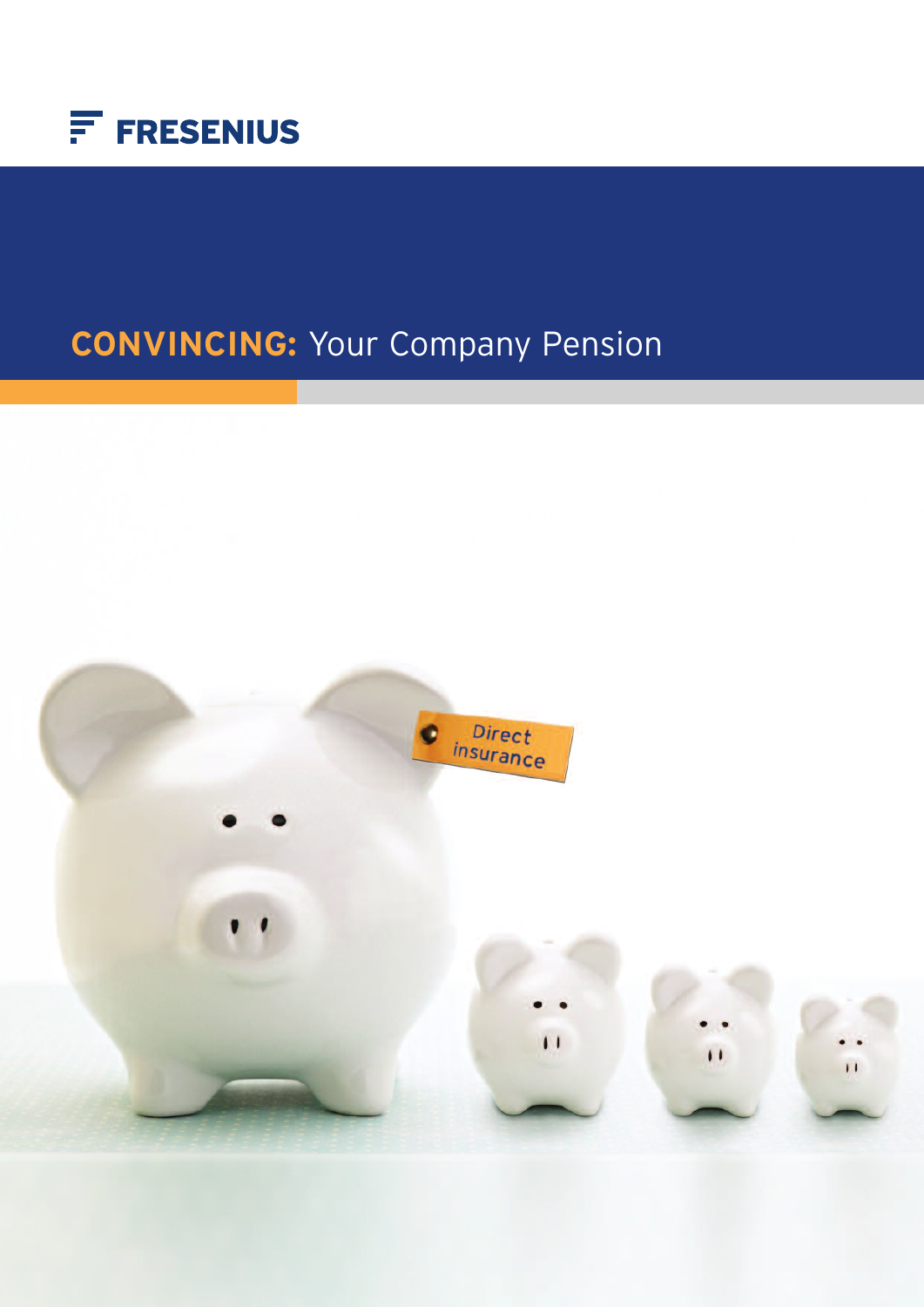# **YOUR INITIATIVE – OUR CONTRIBUTION**

Fresenius makes it easy for you to prepare for the future. You can save for your retirement by taking out direct insurance through Fresenius. Your commitment is well worth it: Fresenius funds your direct insurance with more than EUR 600 per year – regardless of whether or not you want to make contributions of your own. But read for yourself:

**"I should really do something about retirement funds ..."** Financing retirement has been a subject of public discussion for many years: an aging society, demographic change, "Riester" or "Rürup" pension – these are just some of the keywords regarding this topic. It is obvious that the statutory pension alone will barely provide sufficient security for this stage of life. Well-balanced, secure retirement planning is therefore based on three pillars: state pension, company pension plan, and private provisions.

Due to the jungle of information on the topic of pensions, many employees are left with just a vague feeling of "I should really save more for my retirement..."

For this reason, it is especially important to Fresenius to support your pension provisions. Fresenius does this in several ways: through our employer-financed pension plan and through an attractive scheme for your own contributions including additional company subsidies.

#### **Do you have money to give away?**

Trade unions and employers in the chemical industry have also responded to the demographic change – retirement provision is firmly stipulated in the collective labor agreement in the form of what is referred to as "Entgeltumwandlungsgrundbetrag". This basic amount of EUR 478.56 is available to you each year' exclusively as a contribution for your pension provision. In addition, employees covered by the collective bargaining agreement automatically receive a supplementary contribution from Fresenius, which amounts to another EUR 134.98. This adds up to a total of over EUR 600 annually and allows you to build a foundation for your retirement savings. How does this work? Through direct insurance, into which both your basic amount and the contribution by Fresenius flow.



<sup>1</sup> Please note the remark on page 7: "In which cases will the basic amount not be paid in full?".

#### **Company pension schemes at Fresenius**

Employer-financed

Employee-financed Direct insurance

Information is available at www.fresenius-benefits.de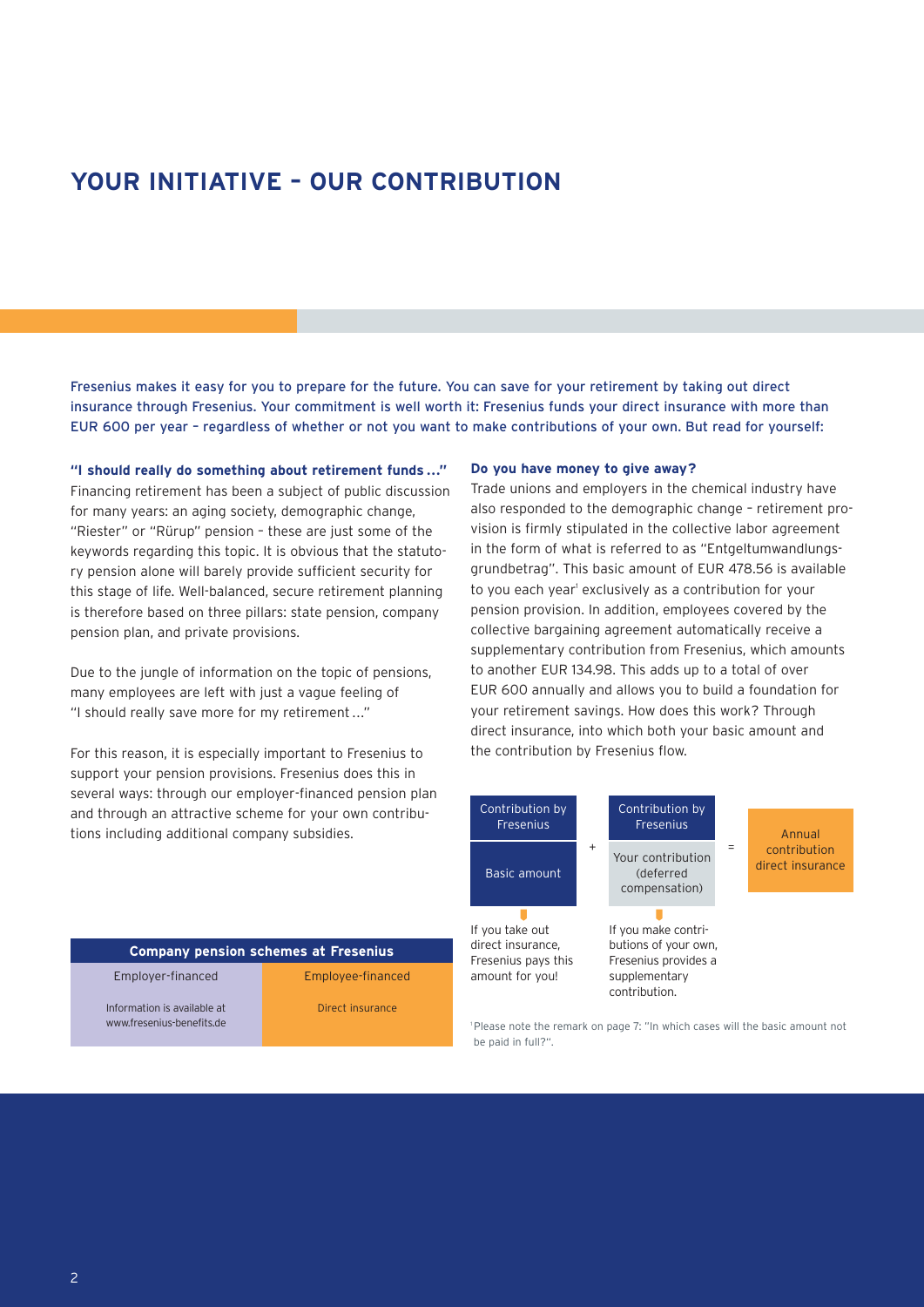### **Basic amount, supplementary contribution, and your own contributions**

Have you decided to participate in the direct insurance? If so, Fresenius grants you the basic amount<sup>1</sup> and - if you are covered by the collective bargaining agreement – the supplementary contribution, without you having to make any contribution of your own. In the case of part-time employees, a proportionate reduction is made.

If you like, you can limit your direct insurance to that. However, in order to secure your standard of living in retirement, your own commitment is also strongly encouraged.

| <b>Basic</b><br>amount<br>(EUR) | Your own<br>contribution<br>(EUR) | Contribution<br>by Fresenius<br>(EUR) | Annual<br>contribution<br>total (EUR) |
|---------------------------------|-----------------------------------|---------------------------------------|---------------------------------------|
| 478.56                          | $\circ$                           | 134.98                                | 613.54                                |
| 478.56                          | 100.00                            | 147.98                                | 726.54                                |
| 478.56                          | 200.00                            | 160.98                                | 839.54                                |
| 478.56                          | 300.00                            | 173.98                                | 952.54                                |
|                                 |                                   |                                       | $\ddotsc$                             |
| 478.56                          | 2,300.00                          | 433.98                                | 3,212.54                              |
| 478.56                          | 2,458.46                          | 446.98                                | 3,384.00                              |
|                                 | +<br>max. 1,800.00                |                                       | 5,184.00                              |
|                                 |                                   |                                       |                                       |

Additional tax-exempt contribution

Maximum contribution to direct insurance in 2022 This is so important to us that Fresenius adds another EUR 13 for each additional full EUR 100 contributed by you. The contribution scale as well as the maximum contributions are shown in the table<sup>2</sup>.

#### **What is direct insurance?**

Direct insurance is a special form of life insurance which Fresenius contracts for its employees. Fresenius selected the Allianz Insurance Group as its partner, and negotiated particularly favorable terms for a group contract.

#### **Who can take out direct insurance?**

All employees, whether covered by the collective bargaining agreement or not, temporary employees, and apprentices may participate. However, only employees covered by the collective bargaining agreement are entitled to the supplementary contribution provided by Fresenius.

For each EUR 100 in own contributions, a supplementary contribution of EUR 13 is made by Fresenius.

Maximum contribution made by Fresenius

Maximum contribution amount exempt from tax and social security contributions

<sup>1</sup>This applies to tariff employees as well as to non-tariff employees. Different regulations apply to executives. <sup>2</sup> Please make sure you consider the contribution levels in our group contract

and the quotation request form.

# **A CONVINCING EXTRA**

The basic amount and the contribution by Fresenius are paid in addition to your regular salary – a sizeable extra benefit for Fresenius employees.

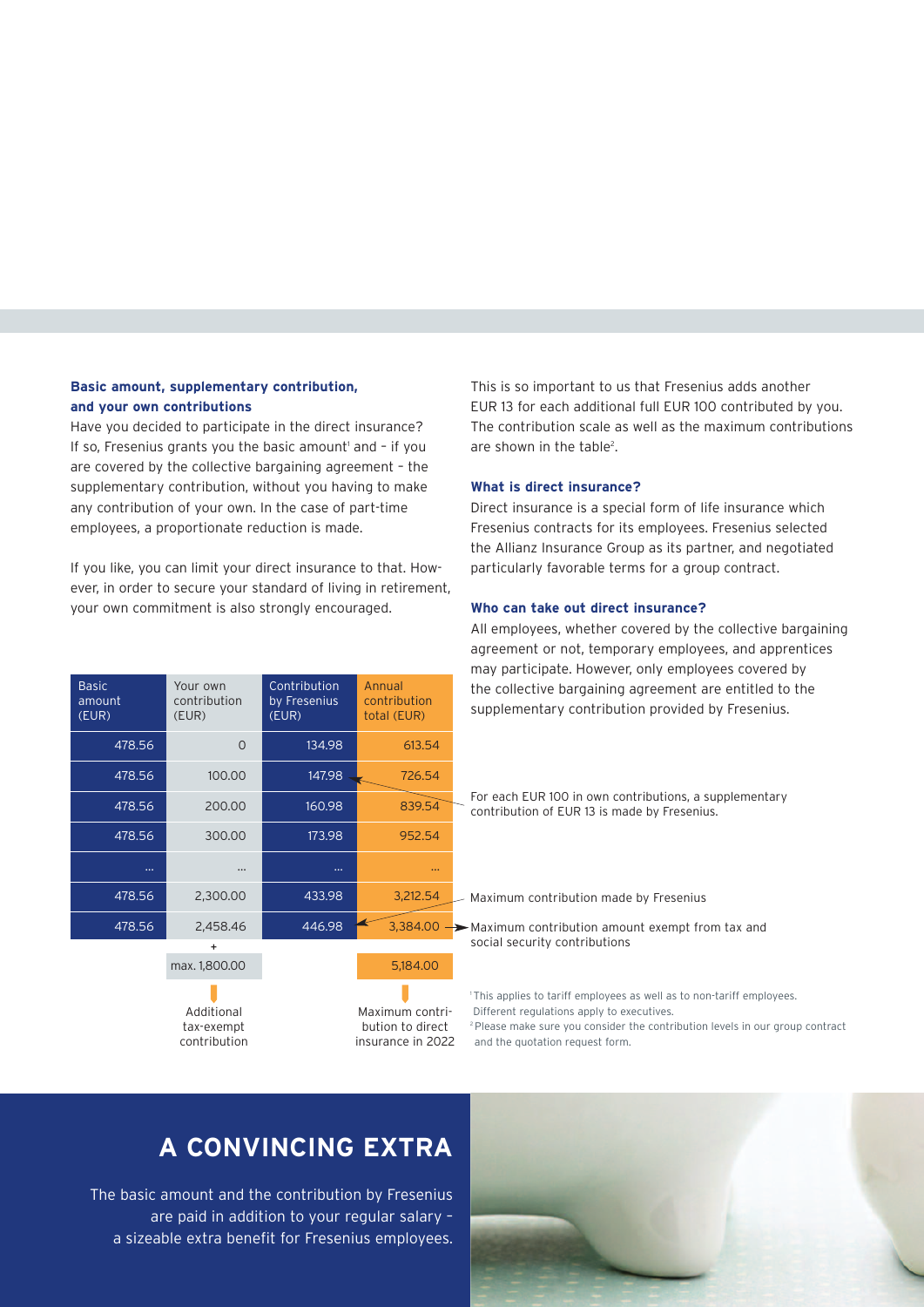# **CONVINCING FLEXIBILITY**

#### **Financing your own contribution**

You determine the amount you would like to contribute – keeping in mind that you should really plan for the long term here.

To finance your own contribution, you can choose between

- a lump sum from your vacation pay and/or Christmas bonus or
- **a** a monthly payment from your regular compensation.

A combination of different pay components is conceivable as well. Whatever you decide, Fresenius remits the contribution specified by you to Allianz on December 1 each year.

As a non-tariff employee, you can additionally turn your variable, commission, or bonuses into a contribution to the direct insurance.

#### **Disability benefits**

When determining the scope of the insurance, you also have the option of including an exemption from contributions in case of disability. Generally, a simplified medical examination suffices. If the contract is concluded within the first 18 months of the employment, the insurer even waives this completely.

#### **Investment of the contributions**

You decide how your contributions should be invested. You have the choice between a more security-minded or more opportunity-based investment.

#### **Pension plan "Perspective"**

- All contributions will be invested in Allianz Lebensversicherungs-AG security assets.
- **Participation dependent on the capital market.**
- **Continuing profit participation increases actuarial** reserves.
- **Possible increase in guaranteed capital through surplus** participation.

#### **Pension plan "InvestFlex" or "InvestFlex Green"**

- The main focus of investment is in stock.
- A choice of two managed strategy funds each (different levels of equity exposure).
- With "InvestFlex Green": Focus on sustainable funds.
- Price gains are reinvested.
- **Opportunity and risk: The amount of the payout** depends on the development of the capital market.

Investing your contributions in equity funds generally offers the prospect of higher returns. However, these are always associated with a higher investment risk.

Both pension plans include a guarantee that at least 90% of the contributions paid into the pension plan are available at the start of retirement.The guarantee level of 90% allows the insurer more freedom in investment, especially in times of low interest rates, as well as a good balance between security and potential returns.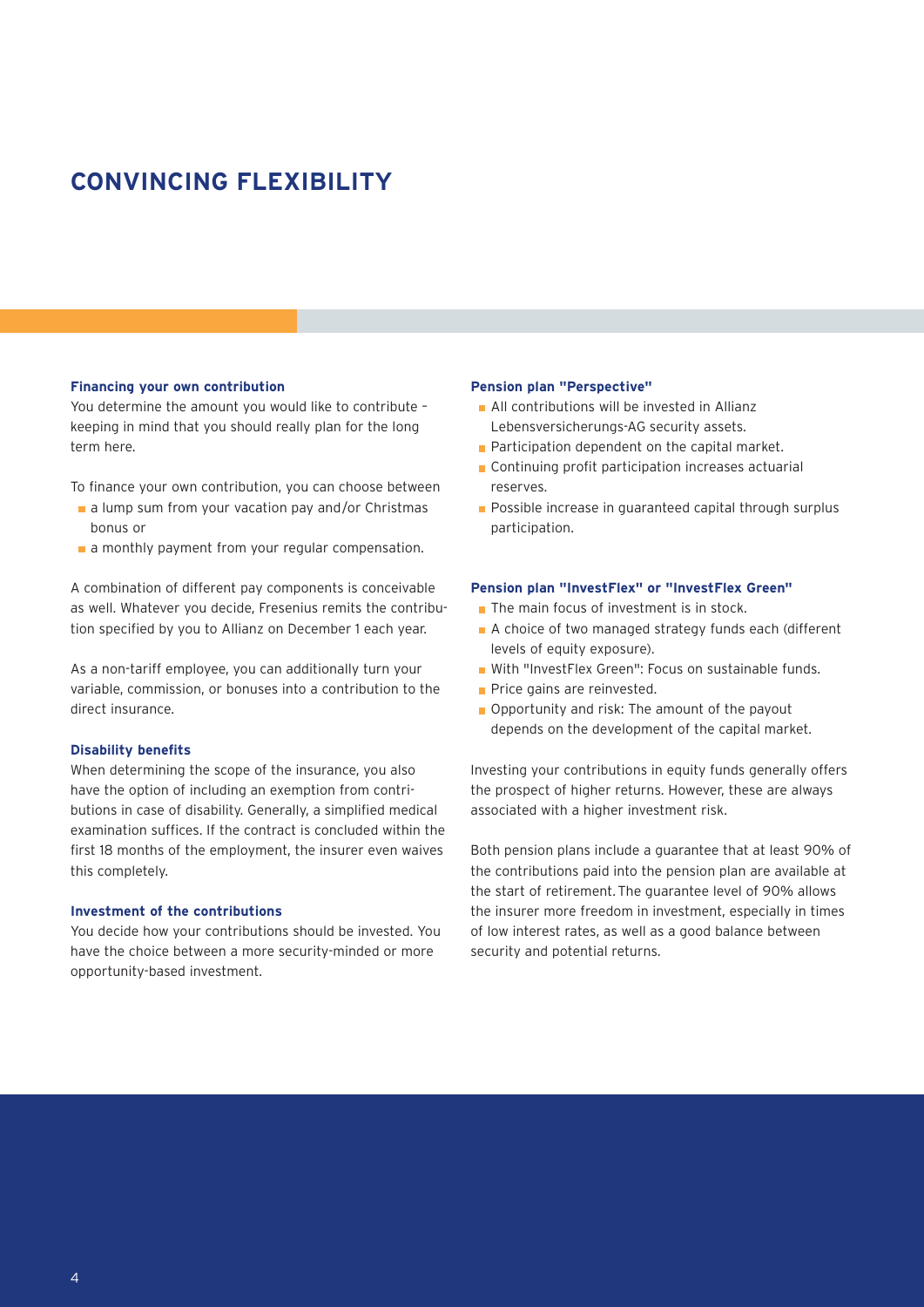#### **Payout**

Flexibility is of great importance to us when it comes to the payout of benefits. You can obtain benefits from the direct insurance between the ages of 62 and 75.

Furthermore, you can choose between a lifelong annuity and a lump sum. If you opt for an annuity, a ten-year annuity guarantee period applies. This means that in the event of death during this period, any annuity payments still outstanding are converted into lifelong – of limited duration for children – annuity payments which are paid to the survivors.

The following legally defined group of persons is considered entitled to survivor benefits:

- Spouse, registered partner (as per German Life Partnership Act)
- **Children entitled to child allowance**
- **Partner named in writing**

In the event of death prior to retirement, the survivors receive the capital already available for retirement provision, including any surpluses or, in the case of unit-linked contracts, the current policy value. These benefits are also paid out as a lifelong – time-limited for children – annuity.

If there are no family members entitled to the benefits, your heirs receive a death benefit (currently up to a maximum of EUR 8,000).

#### **Taxes and social security contributions**

All contributions are invested within the framework of deferred compensation. Deferred compensation means that a part of the compensation is not paid out but used as a contribution to a company pension plan instead. These contributions are deducted from the gross income. Contributions that do not exceed 4% of the Social Security Contribution Ceiling (2022: EUR 3,384), are exempt from taxes and social security contributions. Moreover, an additional EUR 1,800 can be converted tax-free but is subject to social security contributions.

Upon payout, taxes and social security contributions must be paid. Nevertheless, the overall financial burden in retirement can be lower than during your active working life: There are no more contributions to unemployment insurance and to the state pension scheme and your tax rate most likely will be lower as well. However, you alone are responsible for health insurance and long-term care insurance contributions, as long as you are insured with statutory health insurance.

The **Social Security Contribution Ceiling** is the threshold of the gross income up to which contributions must be paid to the state pension scheme (2022: EUR 84,600/year). Each year, the Social Security Contribution Ceiling is adjusted to the development of income. Employee and employer do not pay contributions to the state pension scheme or other social security contributions for the portion of the income that is above the ceiling.

# **LONG-TERM PROVISION**

You should plan for your future in the long term. Use the various information available as well as the calculator on the intranet to find the solution that is best for you.  $\bullet$   $^{Direct-}$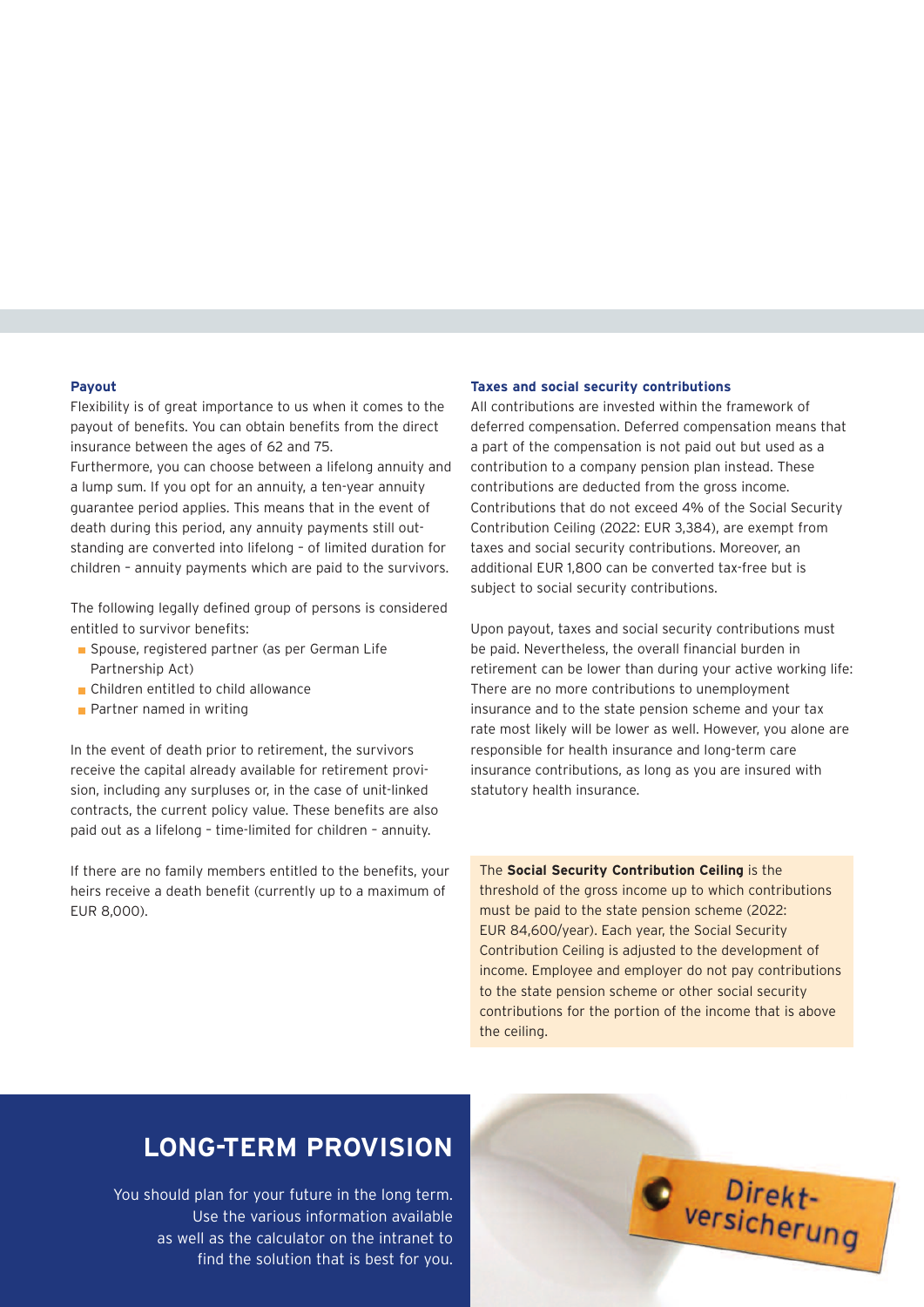# **TAKING OUT DIRECT INSURANCE – HOW IT WORKS**

| Plan starting dates!                                |                     | You can place your request as soon as you start working with Fresenius.<br>Please bear in mind that entitlement to the basic amount generally only starts<br>as of the seventh month of employment. It is therefore possible that, in the<br>first insurance year, parts of the annual contribution due must be paid from<br>the Christmas bonus.<br>Only future pay components not yet payable can be converted. The earlier<br>you decide, the more time you have during the first year to accrue the |
|-----------------------------------------------------|---------------------|---------------------------------------------------------------------------------------------------------------------------------------------------------------------------------------------------------------------------------------------------------------------------------------------------------------------------------------------------------------------------------------------------------------------------------------------------------------------------------------------------------|
|                                                     | Done I              | desired amount for your own contribution.                                                                                                                                                                                                                                                                                                                                                                                                                                                               |
| Request quote by no later<br>than September 15      | Done $\blacksquare$ | You obtain a personal insurance proposal by sending a form with your personal<br>information and requests to the Insurance Department at Fresenius. Based on<br>this, an individual proposal is then sent to you.                                                                                                                                                                                                                                                                                       |
| <b>Application by no later</b><br>than September 30 | Done <b>N</b>       | Review your personal proposal. Everything all right? Then simply fill out the<br>application form and the deferred compensation agreement, sign, and send<br>everything to the Insurance Department.                                                                                                                                                                                                                                                                                                    |
| Everything runs smoothly                            |                     | Fresenius takes care of the rest: the contributions are deducted as agreed<br>from your pay and automatically remitted to Allianz.                                                                                                                                                                                                                                                                                                                                                                      |
| <b>Further questions?</b>                           | Done                | Our Insurance Department will gladly assist you. Contact information can be<br>found on the back of this brochure.                                                                                                                                                                                                                                                                                                                                                                                      |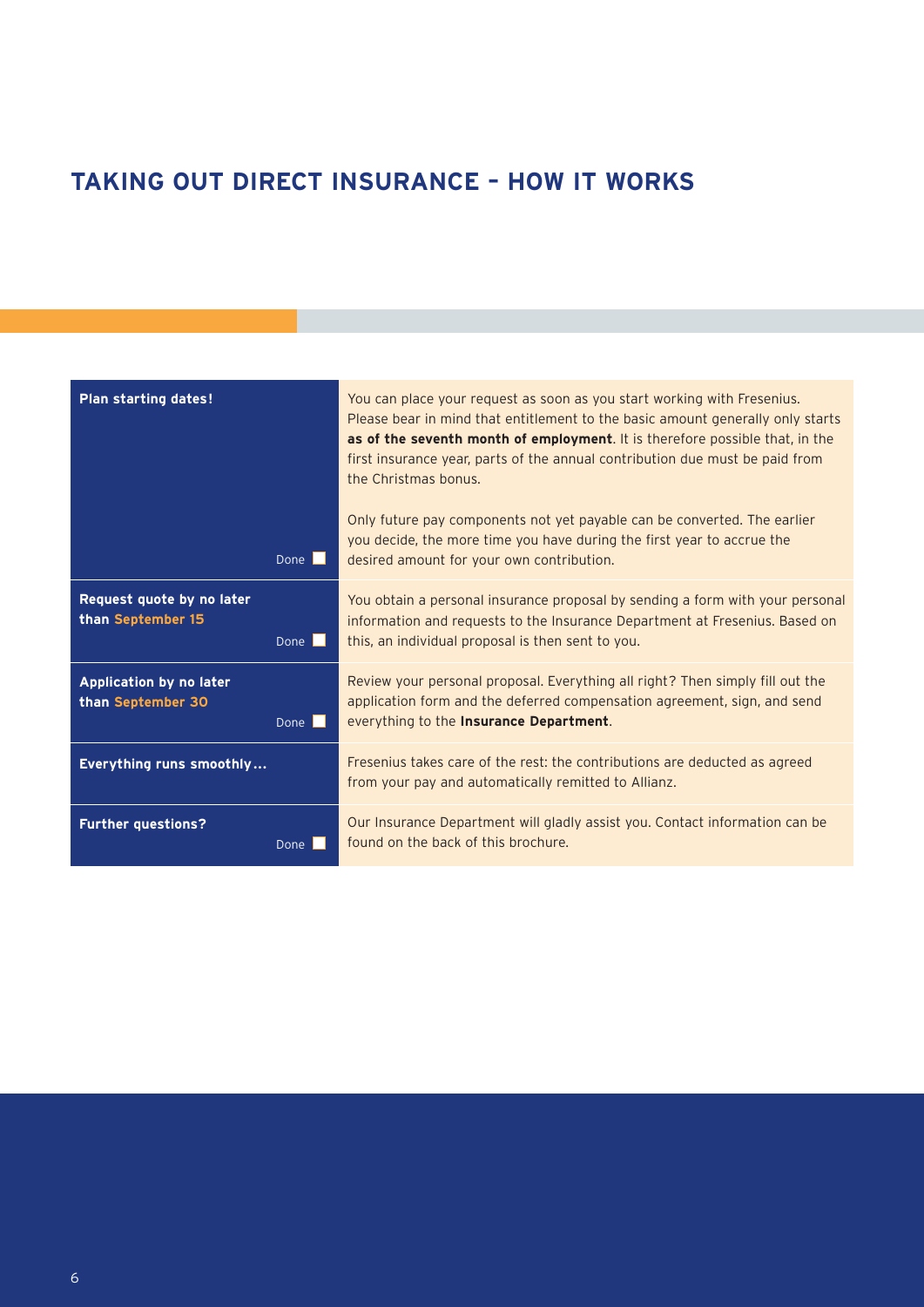# **YOUR QUESTIONS – OUR ANSWERS**

### **When I take out direct insurance, do I also get the subsidies under the "Riester" pension system?**

No, the subsidies of the "Riester" pension (a state-subsidized supplementary private pension) do not apply to direct insurance. However, you can enter into a state-subsidized "Riester" contract on a private basis in addition to the direct insurance.

### **Can I also receive the basic amount and contribution by Fresenius for a different pension plan, the "Riester" pension for example? Or can I choose a different insurance company instead of Allianz?**

You only receive the basic amount and supplementary contribution when you take out Allianz direct insurance through Fresenius. We have entered into a group contract with Allianz, which means that you benefit from the favorable terms.

### **I have an existing direct insurance from my previous employer. Can I continue it?**

We will be happy to check if your insurance can be transferred within a capital transfer to our group contract partner under the currently applicable conditions. Please contact the insurance department shortly after joining the company. You can also continue the contract privately and take out an additional direct insurance policy under our group contract. The deferred compensation amount for the contributions payment must be established by September 30th of the current civil year. A deviation from this deadline is only possible with a start date at Fresenius after this date (not applicable to new contracts).

### **Are costs incurred with direct insurance?**

As with most contracts, administrative and initial costs arise for Allianz from placing direct insurance contracts. These

are set off against contributions in the first years. However, because it is a group contract, the costs are comparably low.

#### **What happens if I leave the company early?**

Once the contract takes effect, you are immediately entitled to the accumulated capital, but it will not be at your disposal until you retire. If you leave the company early, you have the following options:

- $\blacksquare$  Transfer of the direct insurance to the new employer a significant advantage of direct insurance
- Conversion into a paid-up policy
- Continuation of the payment of contributions with your own contributions from your net income

### **What happens if I take a temporary break, for example, due to parental leave?**

You can continue making voluntary contributions by paying yourself during this time. A temporary contribution exemption is also possible. In this case, please contact us early on so that we can look into the various options.

#### **In which cases will the basic amount not be paid in full?**

In general the basic amount will be granted from 7 months of employment onwards. 1/12 will be payable for each full calender month, in which you have 12 working days with payment. The basic amount can vary, especially in your first year of employment, due to parental leave or longer illness.

### **When is a participation in a new direct insurance or an extension of my existing direct insurance via Fresenius possible?**

Both is possible from that moment when you start working with Fresenius. Start of contract will be the 1 December of this year.

# **INITIATIVE PAYS OFF**

If you take out direct insurance, Fresenius provides funding in the form of a basic amount and a supplementary contribution.